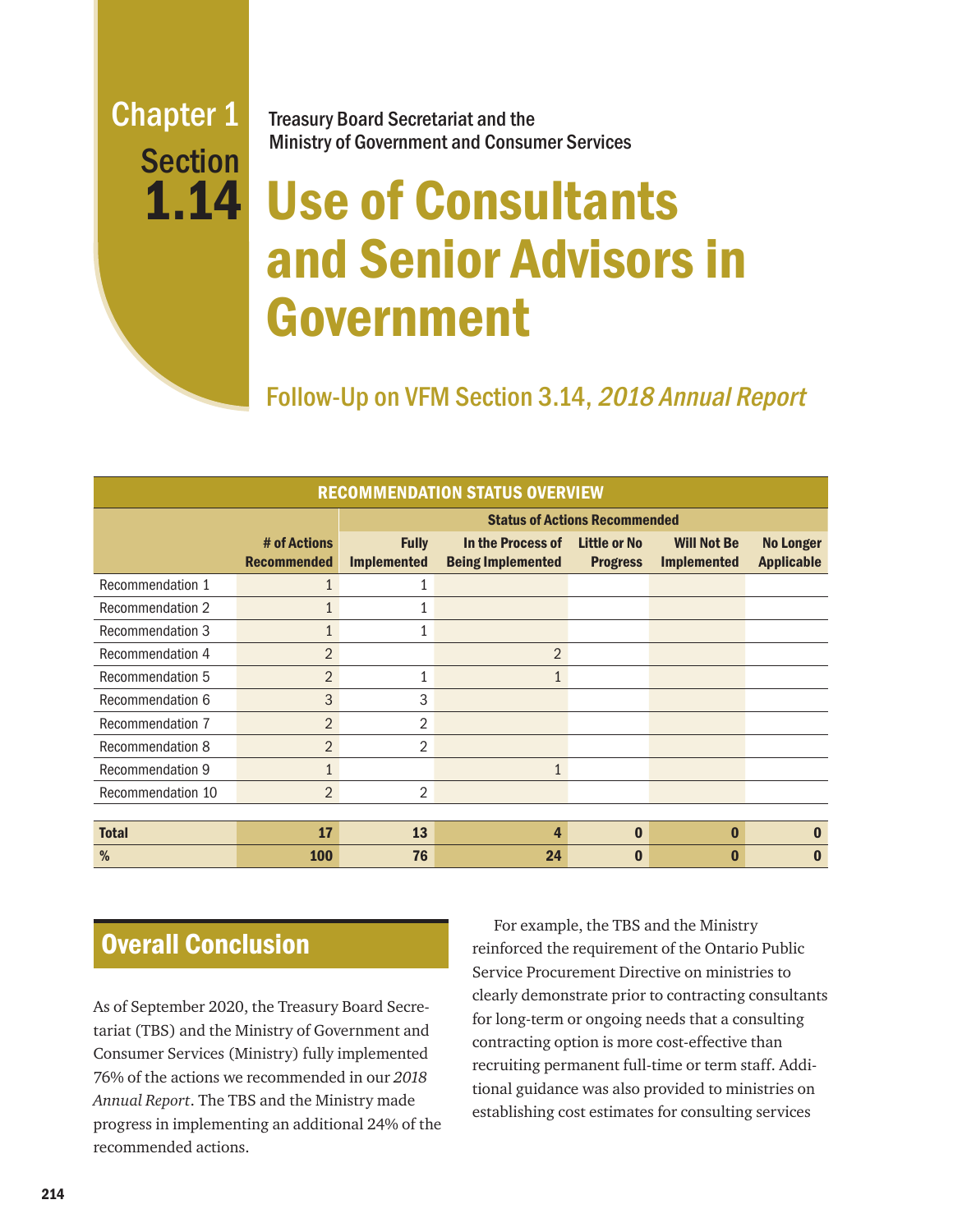and the extent of the review ministries should undertake to solicit available internal resources prior to engaging external consultants. The Ministry also provided additional guidance on when consulting contracts with amendments to the original terms should be re-tendered and developed standardized criteria for ministries to use in evaluating consultants. In addition, TBS strengthened the Agencies and Appointments Directive for conflict-of-interest requirements so that the declarations of special advisors and advisory groups include activities with any government organization, and require a cooling-off period between the time an advisor's contract expires and the time they can take a position with the entity they had previously advised, or any related entities.

The TBS is in the process of implementing our recommendation requiring ministries to use the Integrated Financial Information System to record all consulting contracts. The Ministry is also in the process of implementing our recommendations on performing regular analysis of the information on ministries' use of consultants and gathering information on the use of consultants across provincial Crown agencies and Crown-controlled corporations to identify areas for cost savings and improvements.

The status of actions taken on each of our recommendations is described in this report.

## **Background**

The Ontario Public Service requires external services and advice from time to time when its own staff are unavailable or lack the required skills or expertise. It usually fills these needs by using consultants and advisors. As a general rule:

- consultants provide expertise and strategic advice to government for use in decisionmaking; and
- advisors provide high-level advice to the Premier or a minister.

Overall spending on consultants by ministries in 2019/20 was \$244 million. Our audit found that from the 2008/09 fiscal year to the 2017/18 fiscal year, spending on consultants had dropped more than 15% from \$434 million to \$360 million. About 80% of the 2017/18 spending was for IT consultants, and the balance paid for consultants in management, communications, policy, technology, and research and development.

The Province was not tracking its spending on advisory services, but we estimated it at about \$4 million a year in 2017/18.

Using consultants could be costly, as they were generally paid more than full-time staff. However, they could be cost-effective when engaged for short periods or to provide specialized services or expertise, instead of having to hire new permanent full-time staff.

We noted that some improvements were needed to ensure consulting and advisory services were used with due regard for economy and efficiency. We found that the Province did not assess the overall cost-effectiveness of its use of consultants, and ministries often relied on consultants rather than considering hiring full-time or term employees. The following were some of our significant observations:

- Ministries had used consultants for regular operational and ongoing work such as project management and information technology, instead of for short terms, specialized services or expertise, for which they are best suited. For example, an individual consultant was hired to provide analysis and development for a software application. The initial contract for \$210,000 for the period of February 2014 to March 2015 was extended three times to March 2018 at a total cost of over \$900,000. Based on the average cost of permanent IT staff, this work could have been done for about 40% less by permanent full-time staff.
- Twenty-two percent of the competitively procured contracts we reviewed had amendments greater than \$10,000 without an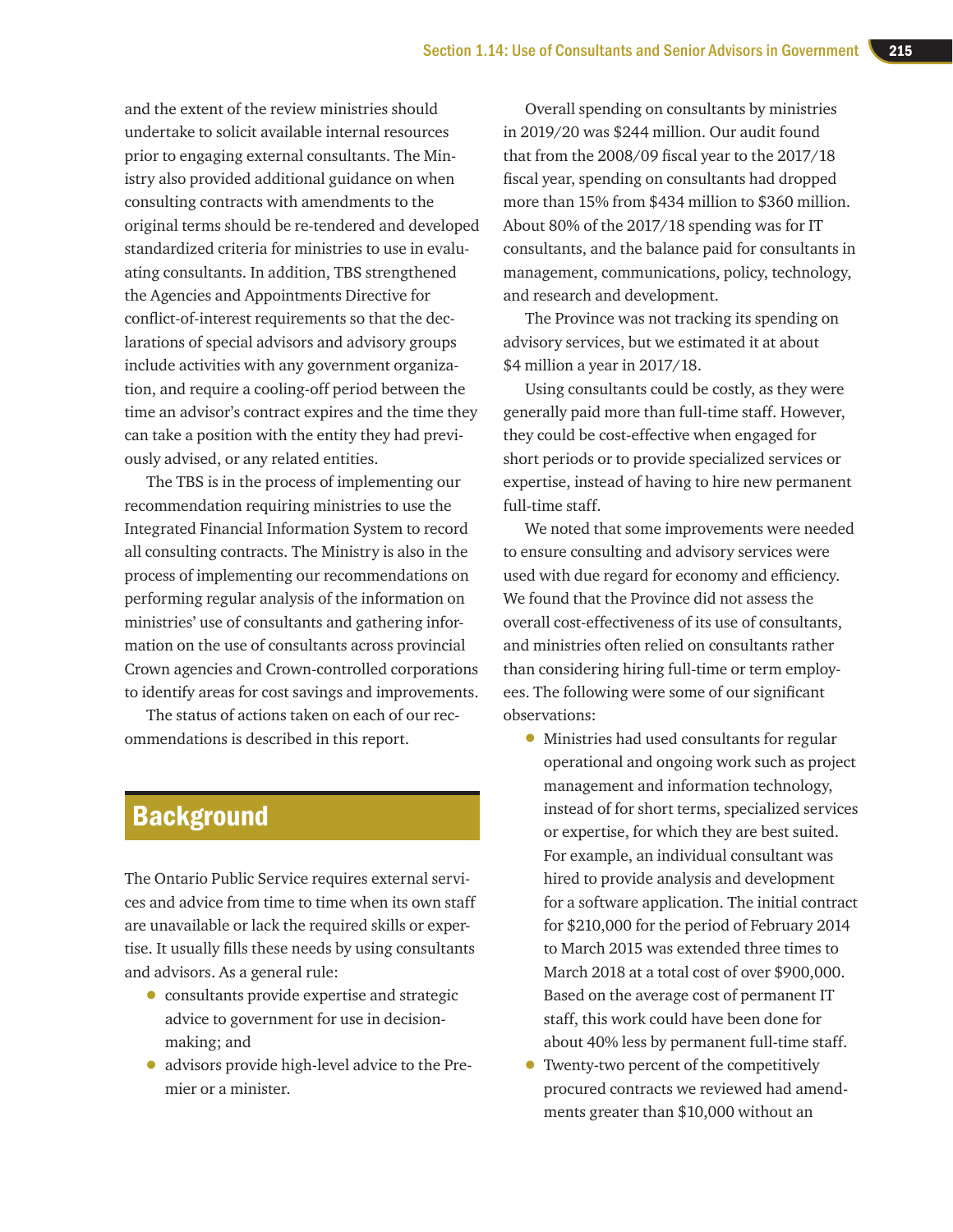option to allow for either an amendment, or an amended amount if it exceeded the amount approved for the contract. Most amendments were between \$100,000 and \$500,000, with two as high as \$1.5 million, and the additional services included in the amendment were not competitively procured.

- We found in our review of consulting contracts that most did not have specific costs attached to the various deliverables in the contract. This could make it difficult to determine if the deliverables were received before making payment, and if they provided value for money.
- The Province might have been missing out on potential savings because it lacked the reliable and timely information needed to perform analyses and make strategic decisions on the overall use of consultants. We noted errors in the self-reported information on consulting contracts collected from ministries, such as contracts being counted twice and amended contracts being reported as new. In addition, the information was not available on a timely basis, and was not reviewed for strategic analysis purposes.
- We noted that 25% of the advisors we reviewed did not complete a conflict-ofinterest disclosure.
- Government ministries had spent approximately \$960 million for the three fiscal years between 2015/16 and 2017/18 on professional services (services provided by licensed professionals, such as physicians, dentists, nurses, pharmacists, veterinarians, engineers, land surveyors, architects, accountants, lawyers and notaries, for regular work in their licensed capacity). In addition, Crown agencies and Crown-controlled corporations told us in a survey that they had spent approximately \$1.38 billion during the same period. Although we had not reviewed the use of professional services by ministries and agencies, the recommendations in our report

on consulting services could have applied equally to professional services. We suggested that they also be reviewed by the Province to identify any potential cost savings and to confirm whether value for money was achieved. We made 10 recommendations, consisting of 17 action items, to address our audit findings.

We received commitments from the Ministry of Government and Consumer Services and the Treasury Board Secretariat that they would take action to address our recommendations.

## Status of Actions Taken on Recommendations

We conducted assurance work between April 2020 and July 2020. We obtained written representation from the Treasury Board Secretariat and the Ministry of Government and Consumer Services that effective October 7, 2020, they have provided us with a complete update of the status of the recommendations we made in the original audit two years ago.

## Consultants Have Been Used for Ongoing and Operational Work That Could Likely Be Done for Less by Full-Time or Term Staff

## Recommendation 1

*To promote value for money and compliance with the Ontario Public Service Procurement Directive, we recommend that the Treasury Board Secretariat, in collaboration with the Ministry of Government and Consumer Services, reinforce the requirement of the Directive on ministries to clearly demonstrate prior to contracting consultants for long-term or ongoing needs that a consulting contracting option is more cost-effective than recruiting permanent full-time or term staff.*

Status: Fully implemented.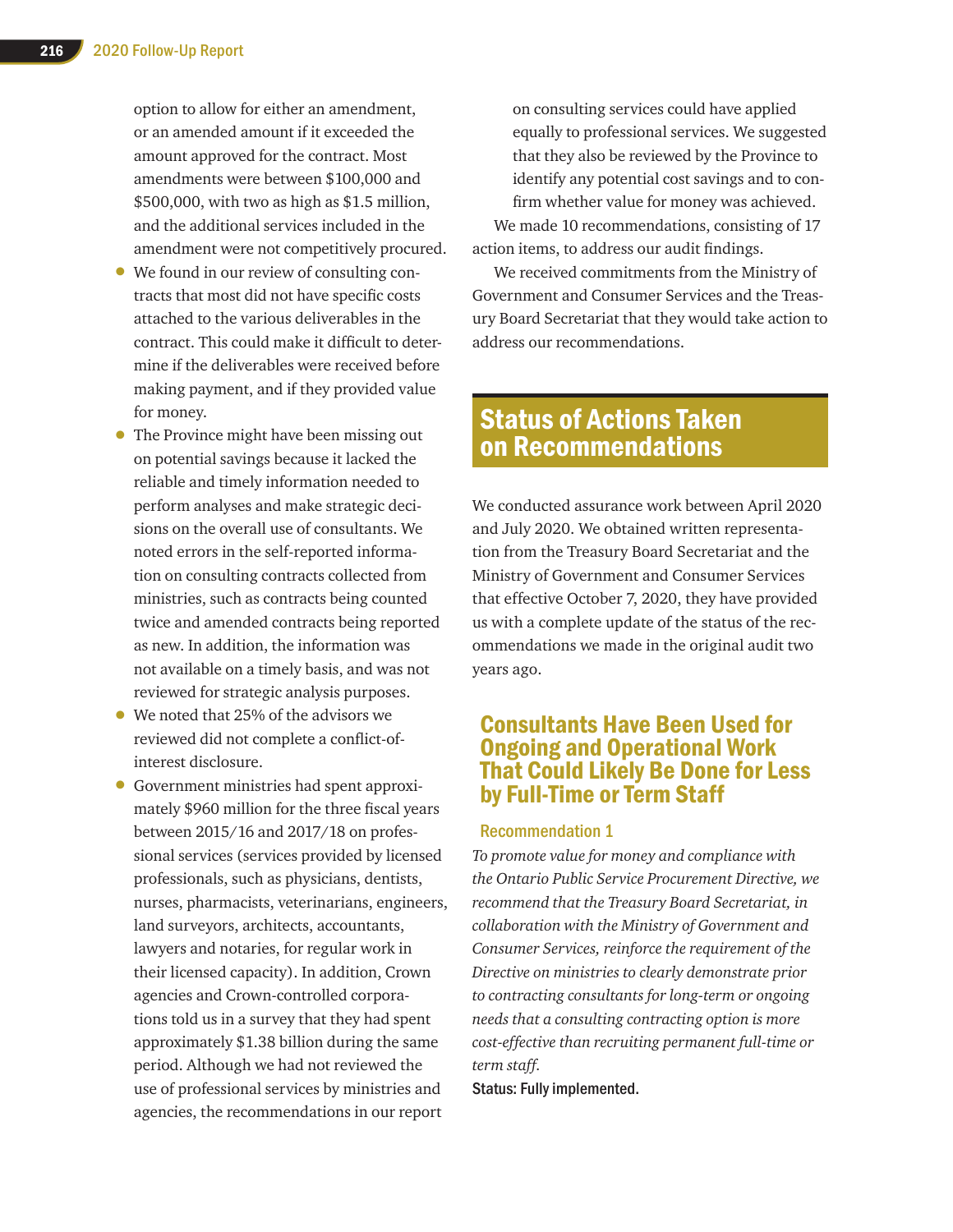## **Details**

Consultants are generally costlier than full-time staff. In our 2018 audit, we noted that in some areas ministries used consultants for operational and ongoing work—the kind of work that could be done by full-time or term staff. The use of consultants for this type of work is not in line with the intent of the Ontario Public Service Procurement Directive, which describes consulting services as the delivery of expertise and strategic advice for consideration and decision-making.

The Ministry developed and implemented in November 2019 the mandatory Procurement Lifecycle Checklist (Checklist) to be included with procurement approvals. The Checklist is available to the entire Ontario Public Service (OPS) and is posted on the InsideOPS and the Agency Network Solutions (AGNES) websites. The Checklist is an eForm that guides users through the procurement process and provides direction that internal resources should be considered prior to embarking on a procurement of external consulting services.

The Ministry also developed and implemented in October 2019 the Cost Estimating Guide for Acquisition of Consulting Services (Guide) to help ministries determine whether recruiting permanent full-time or term staff is more cost-effective than contracting consultants for long-term or ongoing needs. The Guide is referenced in the Checklist.

Lastly, on June 21, 2019, the Office of the Provincial Controller Division issued a memo to Chief Administrative Officers and Directors of Finance that stated to ensure due diligence at the start of the procurement process, ministries must ensure that the following elements are included in the business case related to the procurement of consulting services as applicable:

- the cost-effectiveness of contracting consultants for long-term or ongoing needs rather than recruiting full-time or term staff;
- the extent of actions to which the ministries have undertaken to solicit internal resources;
- a cost analysis for each considered option; and

• the estimated cost associated with each required deliverable.

## Recommendation 2

*To more cost-effectively meet the operational information technology needs of ministries, we recommend that the Treasury Board Secretariat, in collaboration with the Ministry of Government and Consumer Services, further review its use of IT consultants.*  Status: Fully implemented.

#### **Details**

In our 2018 audit we noted that the government's IT-consulting expenditures accounted for about 80% of the total consulting expenditures incurred in the last five years. IT consultants used for taskbased purposes, similar to government employees, accounted for about 60% of all new consulting contracts between 2014/15 and 2016/17. An IT consultant costs \$40,000 or 30% a year more than a permanent IT employee.

Subsequent to our 2018 audit, the Treasury Board Secretariat (TBS) in collaboration with the Ministry:

• Implemented a process where ministries are required to confirm that internal resources were considered prior to initiating an external resource request to IT Source, a branch within TBS that provides ministries with assistance in procuring consultants through the government-wide preferred-supplier program. This process is documented via a completed attestation form from each ministry requesting external resources. In addition, on a quarterly basis IT Source facilitates a meeting with all I&IT Clusters to review the use of IT consultants across the Ontario Public Service. At this meeting, the Clusters are provided with the summarized report highlighting their use of IT consultant services and opportunities for further reduction. In January 2020, a cost-effectiveness analysis regarding the conversion of external consultants to full-time employees was completed and shared with stakeholders.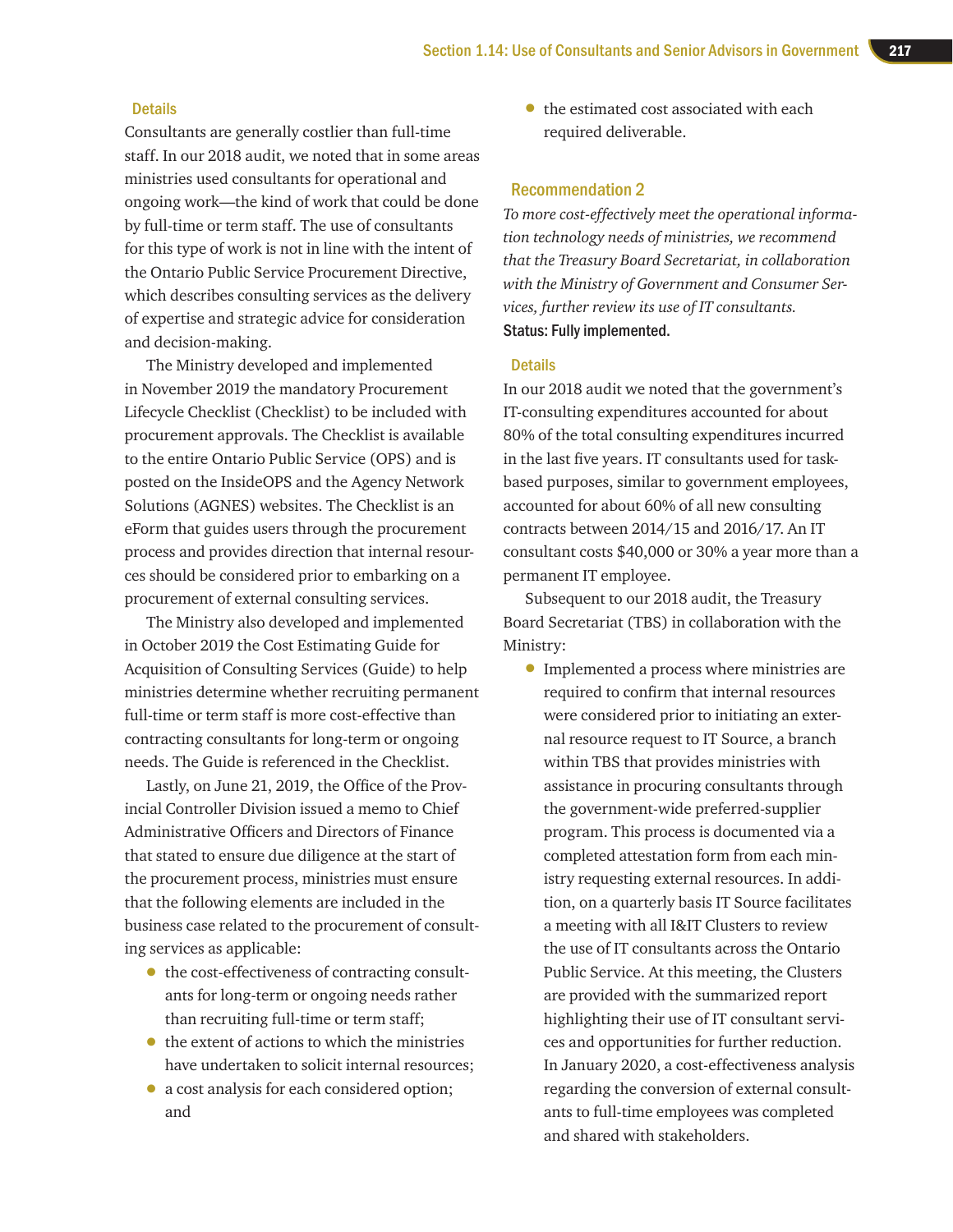• Completed an internal review in 2019 of the use of I&IT Consultants and obtained the TBS Deputy Minister's approval to convert 33 consultant positions to full-time equivalents (FTEs). This approval was implemented and as of August 2020, 26 consultants were off-boarded and permanently replaced with FTEs. Recruitment for the remaining FTE positions is expected to be completed by the end of fiscal 2021.

According to TBS, it will continue to review the current usage of IT Consultants through the monthly reports to Chief Information Officers to identify opportunities where IT Source FTE resources can be used to staff certain roles.

## Recommendation 3

*We recommend that the Treasury Board Secretariat require ministries to use the Integrated Financial Information System to record all consulting contracts, including the approved amounts, to better manage consulting contracts and their associated expenditures, and to allow for improved, timely and accurate reporting of consulting expenditures and new consulting contracts for use by the Ministry of Government and Consumer Services and others for decision-making purposes.*

Status: Fully Implemented.

## **Details**

In our 2018 audit, we noted that the Integrated Financial Information System (IFIS), an IT system used by the province to record ministries' financial transactions and provide data for reporting and analytical purposes, has capabilities for tracking and managing basic contract information. However, we noted that the system was not used consistently across the ministries or program areas for this purpose, making it difficult to obtain detailed information on the expenditures for each consulting contract.

The June 2019 memo issued by the Office of the Provincial Controller Division (OPCD) stated that as of July 1, 2019, all new consulting contracts,

regardless of their value, must be issued with an IFIS purchase order. In addition, ministries will be required to attach the following documents to an IFIS requisition:

- Approved business case;
- Signed statement of work; and
- Completed Procurement Details form.

To track ministry compliance, the Operations Control and Management Reporting Branch within OPCD receives month-end financial reporting from each ministry. As part of this month-end reporting process, each ministry reports if consulting invoices were paid without an associated purchase order and provides an explanation for why a purchase order was not created for a consulting contract.

The compliance rate has been improving since July 2019, when mandatory purchase orders for all consulting contracts were introduced. Compliance has gone from 63% in July 2019, to 92% in August 2020.

## Recommendation 4

*To ensure that consultants are being used only to provide value-added service in compliance with the Ontario Public Service Procurement Directive, we recommend that the Ministry of Government and Consumer Services:* 

• *perform regular analysis of the information on ministries' use of consultants to identify and inform ministries and the Treasury Board Secretariat on areas for improvements and cost savings;* 

Status: In the process of being implemented by December 2021.

### **Details**

Starting in fiscal year 2020/21, the Ministry will use data on consulting services contracts generated from the new requirement to capture the cost of all consulting services in IFIS (see **Recommendation 3**) to perform a quarterly analysis of consulting services contracts and spend to identify trends, areas for improvements and cost savings. The results of the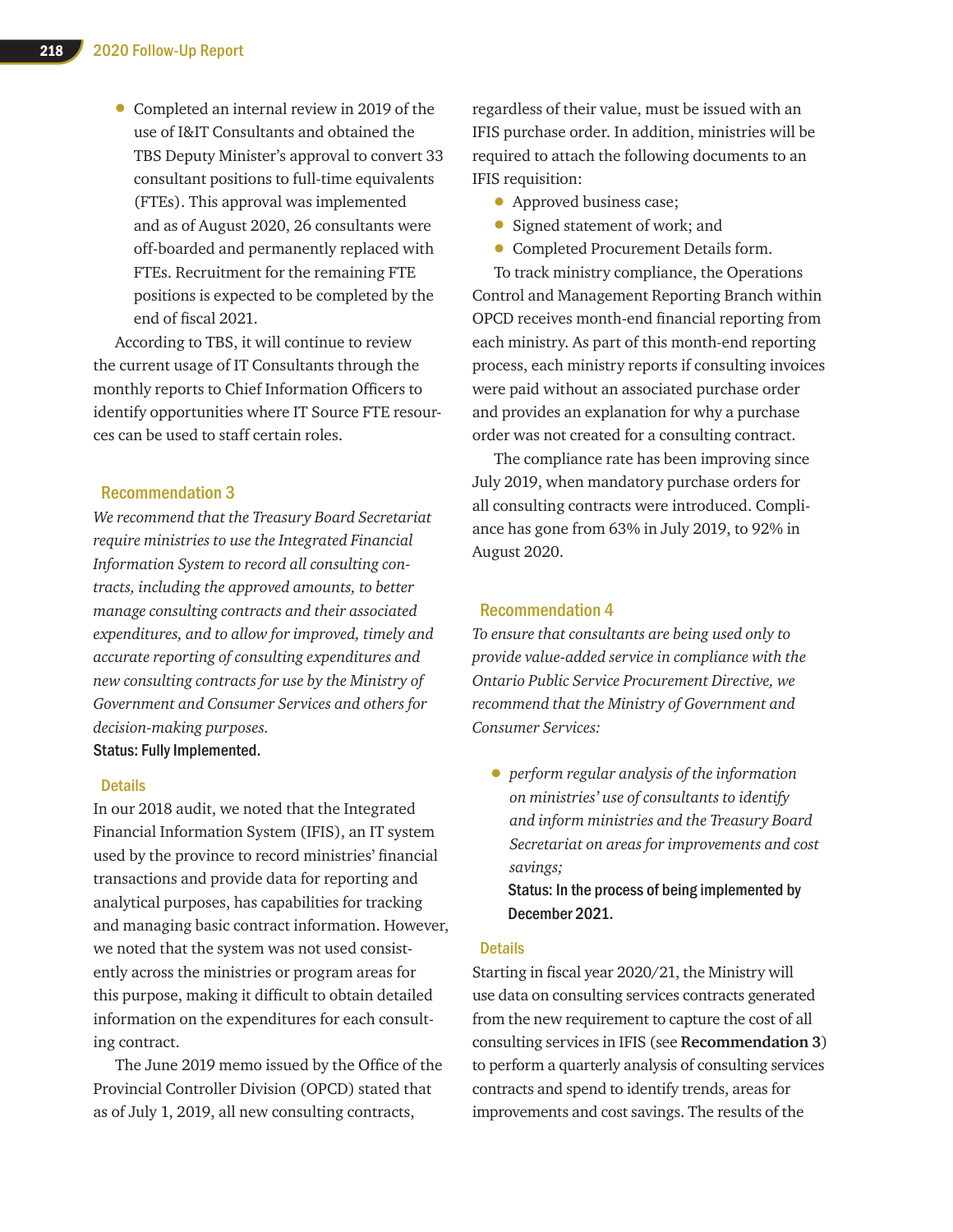reviews will be shared regularly with the Chief Administrative Officers (CAOs) at the CAO Forum.

• *report publicly on the ministries' use of consulting services.*

Status: In the process of being implemented by December 2021.

## **Details**

Supply Chain Ontario collected data from ministries on all consulting contracts entered into during fiscal year 2016/17 and all consulting services contracts established previously in which the overall value increased in fiscal year 2016/17. The data was posted publicly in accordance with Ontario's Open Data Directive in June 2020.

Data on consulting services procurements for the fiscal year 2017/18 has also been collected, while information for the fiscal year 2018/19 is in the process of being collected. However, this work has been delayed due to COVID-19. Subsequent reports on the procurement of consulting services for these fiscal years will follow the same approval process, with the data being posted once approvals are finalized.

## Recommendation 5

*To ensure that consultants are hired only when needed, and in a cost-effective manner, we recommend the Treasury Board Secretariat, in collaboration with the Ministry of Government and Consumer Services:* 

• *develop and implement an effective process for centralized oversight of the ministries' use of consultants, including a quality assurance process, within each ministry;*  Status: Fully implemented.

#### **Details**

In our 2018 audit, we found the levels of oversight by ministries on the use of consultants varied, mainly because identifying needs and managing consultants is generally a decentralized process undertaken by individual branches and program areas within a ministry.

Our review of the processes followed at the ministries found that half of them required secondary reviews of consulting contracts by another branch to ensure, for example, that the proper procurement methods were being used and that all required approvals were sought. However, the other half did not require secondary reviews.

As noted earlier, the June 2019 memo issued by the Office of the Provincial Controller Division (OPCD) required, as of July 1, 2019, that all new consulting contracts, regardless of their value, must be issued with an IFIS purchase order. In addition, ministries are now required to attach the following documents to the IFIS purchase order:

- Approved business case;
- Signed statement of work; and
- Completed Procurement Details form.

All IFIS purchase orders are submitted to the iProcurement team, part of the Financial Processing Operations Branch in the Enterprise Financial Services Division within Ontario Shared Services. Its role is to review the purchase orders that are submitted by ministries to ensure that all the required documentation is attached and to approve purchase orders before they are sent out to vendors. The iProcurement team was advised not to process any IFIS purchase orders for consulting services if any of the attachments indicated above are missing.

• *require ministries to undertake an annual workforce-planning process to consider ministrywide staffing needs based on forthcoming and longer-term priorities and available resources.* Status: In the process of being implemented by November 2020.

## **Details**

An annual workforce-planning process would allow ministries to consider staffing needs based on forthcoming or longer-term priorities and available resources within the ministries to help reduce reliance on consultants. In our 2018 audit, we noted that the Procurement Directive did not specifically require ministries to undertake such planning on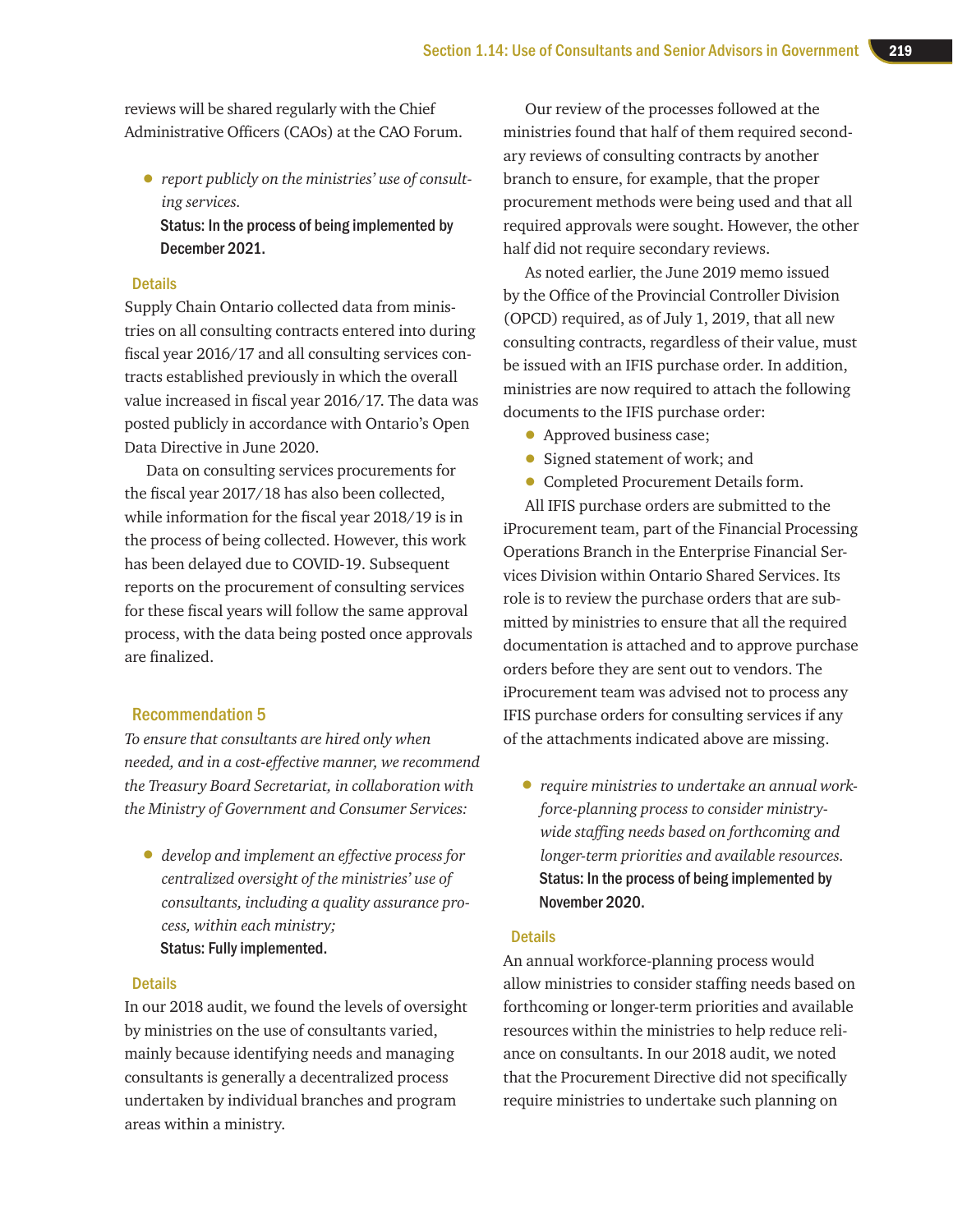an annual basis to support decision-making with respect to the procurement of consultants. None of the ministries that we reviewed in 2018 did this planning.

Instructions for the 2021/22 multi-year planning process now request that the annual workforce-plans, which ministries have to submit in November 2020, include specific reference to the use of consultants.

## Improvements Are Needed to Ensure Value for Money Is Received When Using Consultants

## Recommendation 6

*To help ministries improve their processes for estimating the cost of consulting services and engaging consultants only when qualified internal resources are not available, we recommend that the Treasury Board Secretariat, in collaboration with the Ministry of Government and Consumer Services, reinforce the requirements of the Procurement Directive and provide additional guidance on:*

- *establishing cost estimates for consulting services, including maximum rates that can be charged for the types of consulting services provided;*
- *documenting the rationale for arriving at the estimates; and*
- *the extent of the review ministries should undertake to solicit available internal resources prior to engaging external consultants.* Status: Fully implemented.

## **Details**

In our 2018 audit, we noted that while ministries generally documented the actions taken on their use of consultants, the documentation often lacked detail to support the reasons for taking certain actions and the rationale for decisions made. In addition, ministries did not always demonstrate that they received value for money, and details justifying the need for and cost of the services were not always evident.

To respond to the three actions under this Recommendation, the Cost Estimating Guide for Acquisition of Consulting Services (Guide), developed and implemented by the Ministry in September 2019, helps ministries improve their process of estimating the cost of consulting services and engaging consultants only when qualified internal resources are not available. The Guide is used to help ministries complete the documentation required in the business case. In addition, the Procurement Lifecycle Checklist (Checklist), developed and implemented by the Ministry in November 2019, reinforces the requirement to engage consultants only when qualified internal resources are not available.

The Guide provides cost information for different consulting services options, such as: a link to the Full-time equivalent (FTE) Costing Tool; per diem rate ranges for consulting services acquired through Vendor of Record (VOR) arrangements and through IT Source; and links to salary trend reporting sites.

The Ministry has not provided guidance on maximum rates that could be charged for the types of consulting services provided, since consulting services are procured on a cost per deliverable basis through a competitive selection process and pricing is market-driven with the best value bid awarded the contract (based on a combination of the most competitive pricing and best outcome/ qualitative factors).

The Guide also reminds ministries of the OPS Procurement Directive requirements related to documentation and record retention and the requirement to document the rationale for arriving at cost estimates in the business case used to obtain approvals including:

- the cost-effectiveness of contracting consultants for long-term or ongoing needs rather than recruiting full-time or term staff;
- the extent of action undertaken to solicit internal resources;
- the financial analysis which includes cost analysis for each considered option; and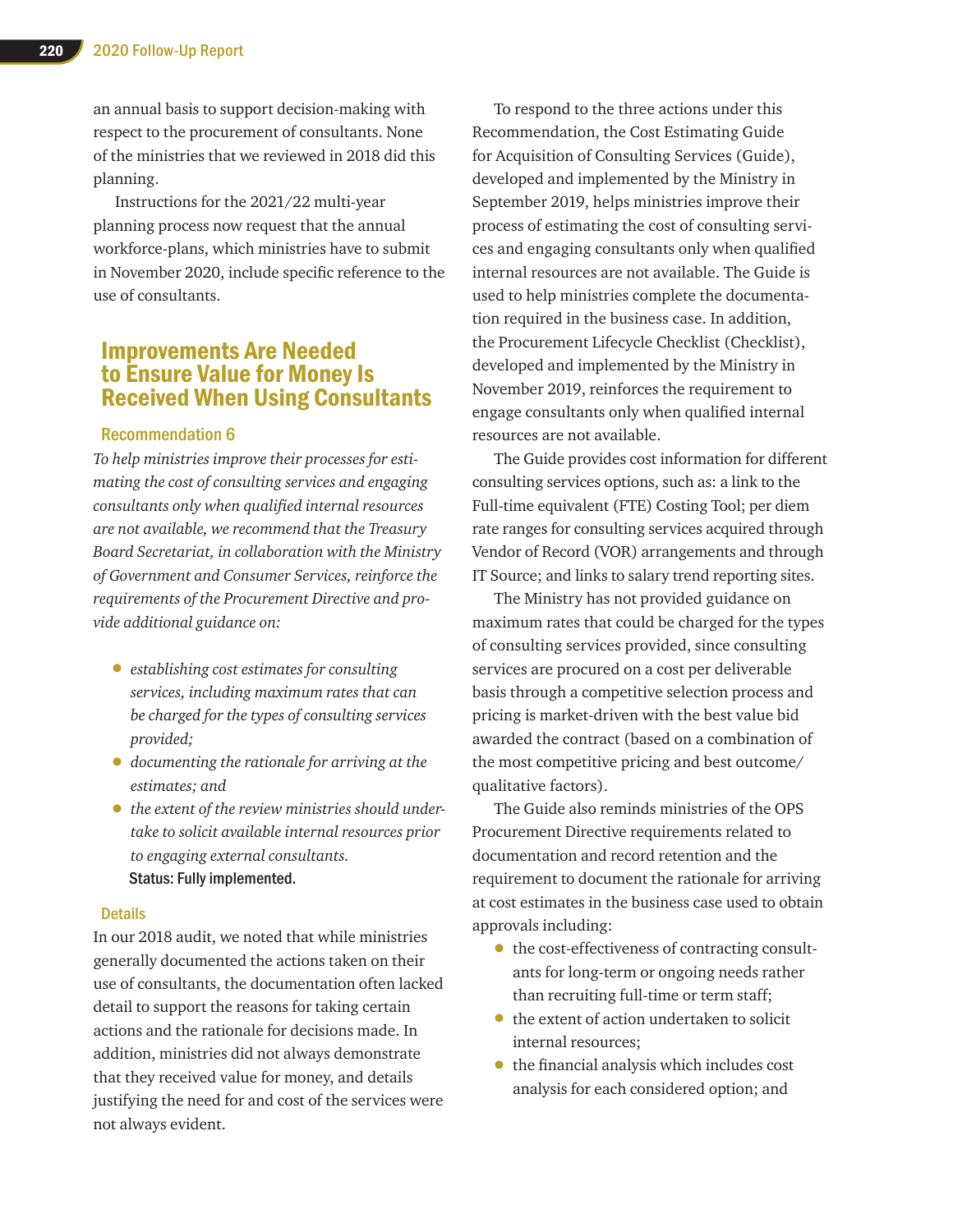• the cost associated with each required deliverable.

## Recommendation 7

*To promote the fair procurement of consulting services, we recommend that the Treasury Board Secretariat, in collaboration with the Ministry of Government and Consumer Services:* 

• *reinforce the requirements of the Procurement Directive and provide additional guidance on when contracts with amendments to the original terms should be re-tendered;*  Status: Fully implemented.

#### **Details**

The Procurement Directive says that extensions made to existing contracts beyond what is included in the initial procurement constitute non-competitive procurements.

Such amendments may result in ministries obtaining additional deliverables at costs that could be higher than necessary because the new deliverables were not procured competitively. This could also give existing suppliers an unfair advantage.

In our 2018 audit, 22% of the contracts we reviewed that were competitively procured had an amendment greater than \$10,000 without an option in the contract to allow for the amendment or where the amended amount exceeded the amount approved for the contract. Most were between \$100,000 and \$500,000, with a couple as high as \$1.5 million. The additional services included in these amendments were not competitively procured.

To reinforce the requirements of the Procurement Directive and provide additional guidance on when contracts with amendments to the original term should be re-tendered, the Ministry of Government and Consumer Services created a new section in the Checklist to provide guidance on what to do when contract amendments are required.

The Checklist now reminds ministries that any changes to the end date of an agreement by way of

an amendment where the terms of the agreement do not allow for amendments would be considered a new non-competitive procurement.

The Checklist also outlines all the enabling factors that should be in place before amending a contract such as:

- The terms of the agreement allow for amendments;
- Additional cost associated with the extensions;
- Options reviewed to reduce/eliminate the additional scope and cost (e.g., can work be performed by internal resource);
- Business case completed to explain the reason for the amendment;
- Required approvals sought for the cost associated with the amendment; and
- Legal counsel involvement in the amendment of the agreement.
- *develop standardized criteria for ministries to use in evaluating consultants.*  Status: Fully implemented.

#### **Details**

In our 2018 audit, we noted that there are no standardized evaluation criteria that ministries must use when procuring consultants. As a result, at the ministries that we reviewed, we saw variations in the evaluation criteria used for price, interviews and past experience. A lack of standardized evaluation criteria can allow ministries to tailor the criteria to a preferred consultant.

In consultation with an inter-ministerial working group consisting of procurement professionals across the OPS, the Ministry developed a Guide to Developing Evaluation Criteria for Consulting Services. The Guide was implemented in September 2019. The Guide walks ministries through a typical three-stage evaluation process and nine commonly used criteria. For each criterion, buyers are given information on what is being assessed and why and what information should and could be requested from vendors. The Guide also provides guidance on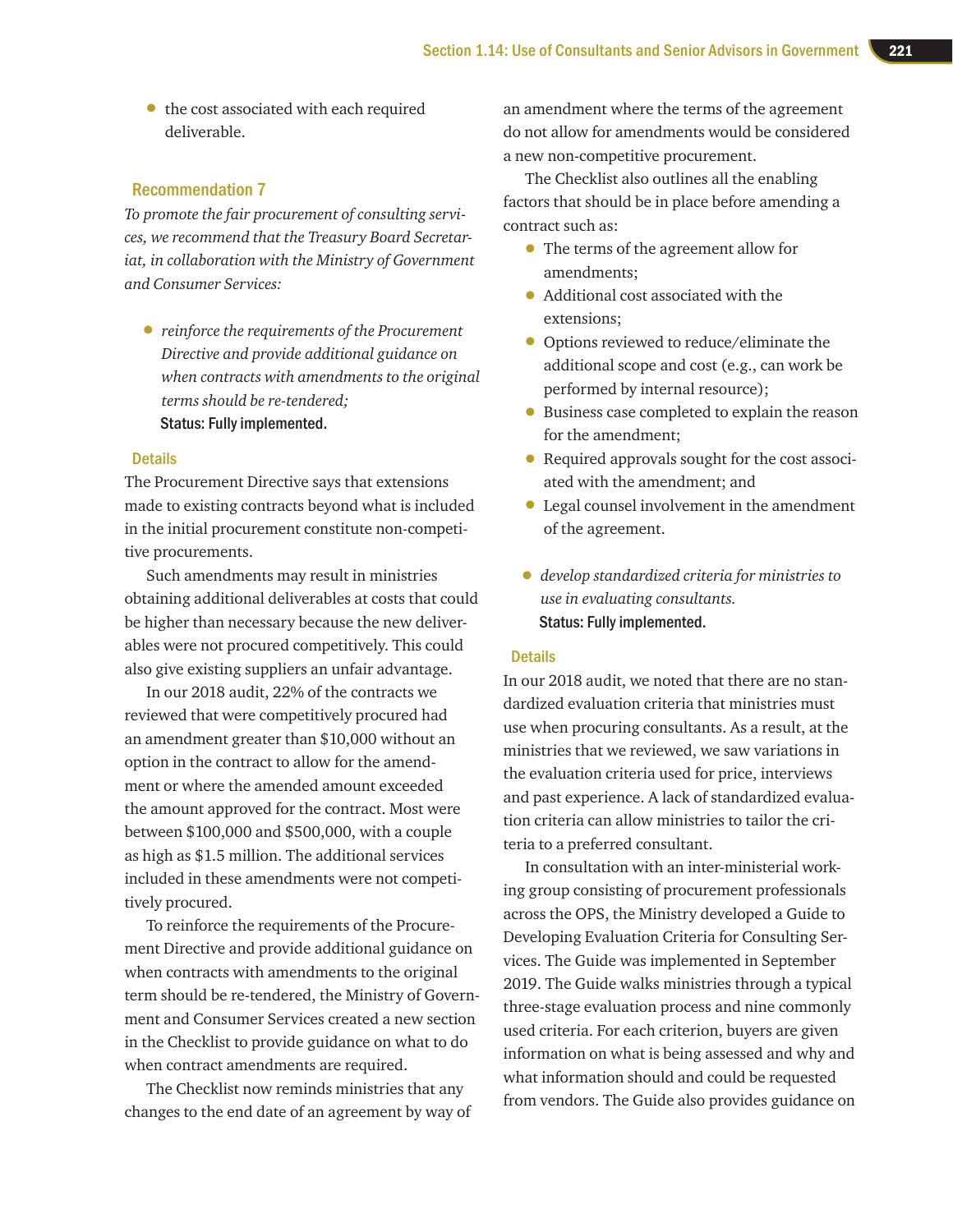how to reduce subjectivity in vendor interviews; a general weighting to help ministries find the correct balance between quality and the pricing; and helps ministries develop supporting documents for the evaluation of vendor submissions.

## Recommendation 8

*To promote value for money when ministries use consulting services, we recommend that the Treasury Board Secretariat, in collaboration with the Ministry of Government and Consumer Services:* 

• *amend the Ontario Public Service Procurement Directive to include standards requiring that costs be associated with each deliverable in consulting agreements;* 

Status: Fully implemented.

#### **Details**

In our 2018 audit, we found that most consulting contracts did not include costs associated with the specific deliverables in the contract. Lack of detail on these costs makes it difficult to determine if deliverables have been received before payment is made, and whether value for money was received.

The Treasury Board Secretariat updated the OPS Procurement Directive to include standards requiring that costs be associated with each deliverable in consulting agreements. The Directive was effective as of September 1, 2020 and applies to all ministries and all provincial agencies.

• *reinforce the requirements of the Procurement Directive and provide additional guidance on what is considered an appropriate action or an appropriate level of management of supplier performance.* 

Status: Fully implemented.

#### **Details**

The Procurement Directive requires that supplier performance be managed and documented, and that any performance issues be addressed. However, it provides no details on what is considered

an appropriate action or an appropriate level of management.

In our 2018 audit, we noted that ministries had a variety of practices in place for contract management that included using different methods to different extents. If contract management is not done properly, it can result in the contract taking longer than planned or costing more, the government not receiving the intended deliverable, or finding out too late when something goes wrong.

In November 2019, MGCS developed a Vendor Performance Management (Framework) to provide ministries with additional guidance on appropriate management of supplier performance.

The Framework provides guidance on who is responsible for vendor performance management depending on the performance indicators needed, and assessing vendor performance through the use of questionnaires and scorecards. It includes a stepby-step process from planning through to contract development and contract management.

The Framework addresses best practices, including:

- Establishing meeting schedules with vendors to measure performance against KPIs;
- Documentation e.g., vendor meeting schedules, contract management plans, recording vendor performance against KPIs, tracking meetings with vendors and any contract issues with regard to vendor performance against KPIs, completing vendor performance scorecards;
- Developing requirements for vendor reporting;
- Tracking overall performance with vendor performance scorecards; and
- Applying performance measure results to future procurements.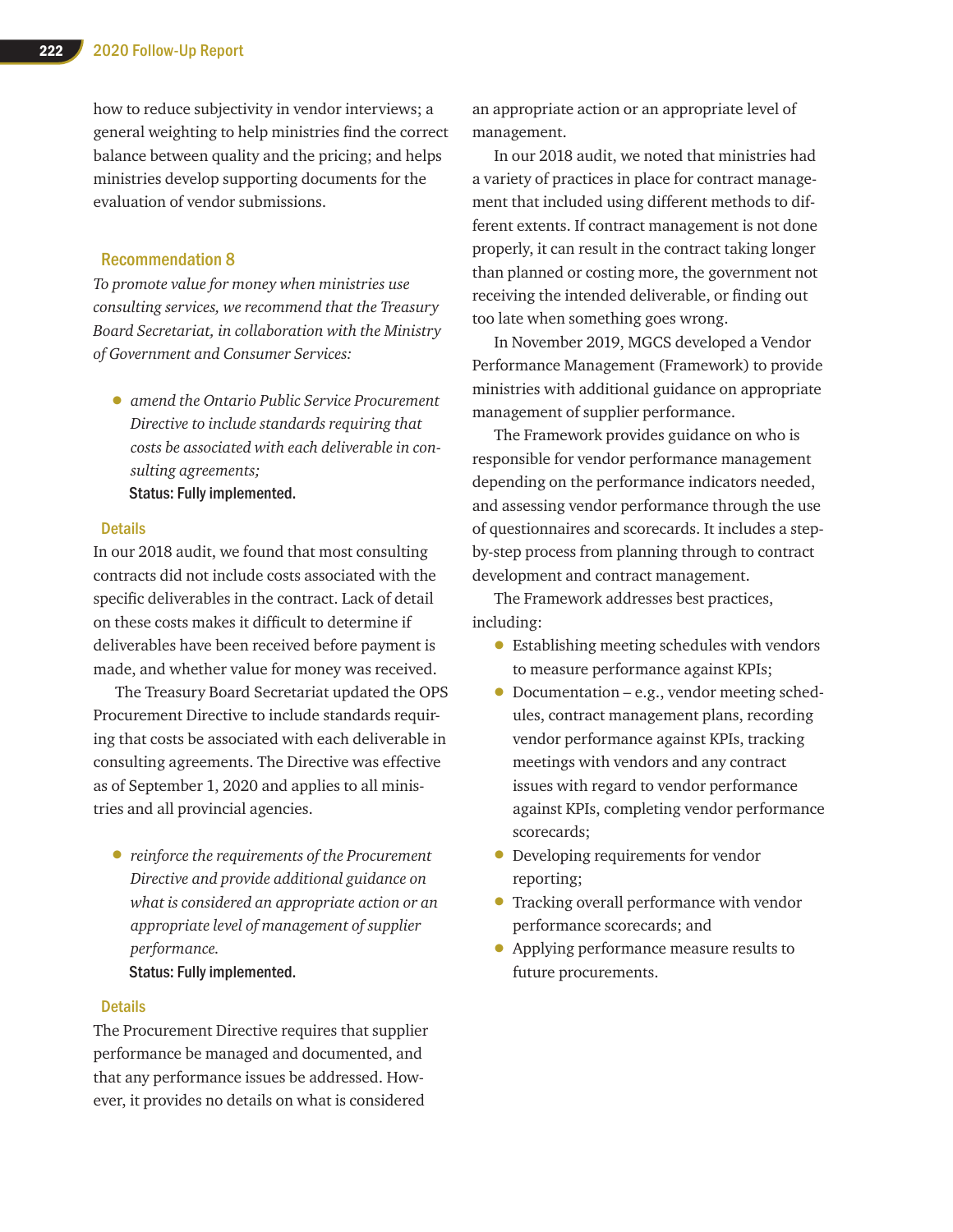## Crown Agencies and Corporations Make Heavy Use of Consulting Services

## Recommendation 9

*To promote the cost-effective use of consulting services across the Ontario Public Service, we recommend that the Ministry of Government and Consumer Services in conjunction with ministries gather information on the use of consultants across provincial Crown agencies and Crown-controlled corporations to identify areas for cost savings and improvements.*

Status: In the process of being implemented by December 2021.

## **Details**

Crown agencies and Crown-controlled corporations (agencies and corporations) spent over \$665 million on consulting services from 2015/16 to 2017/18. These totals were from self-reported information on actual expenditures for consulting services that we gathered in our 2018 audit from our survey of 54 agencies and corporations because these expenditures are not tracked and reviewed by the Province.

In February 2020, the Ministry asked ministry CAOs to provide data contacts for their provincial agencies, as well as their ministries and broader public sector organizations. As part of this initiative, the Ministry will be looking to gather data on agencies' use of consulting services for the period of April 1, 2018 to March 31, 2019.

As of March 2020, the Ministry had received contacts for 51 agencies and has developed a data engagement process to collect data procurement of consulting services from these contacts.

According to the Ministry, once it has access to this data, it will be in a position to identify areas for cost savings and improvements.

## Process for the Appointment of Advisors Could Be Strengthened

## Recommendation 10

*To promote value for money and objectivity in the appointment of special advisors and advisory groups, we recommend that the Treasury Board Secretariat:*

• *strengthen the Agencies and Appointments Directive for conflict-of-interest requirements so that the declarations include activities with any government organization, and require a cooling-off period between the time an advisor's contract expires and the time they can take a position with the entity they had previously advised, or any related entities;* Status: Fully implemented.

## **Details**

In our 2018 audit, we noted that the Agencies and Appointments Directive (Appointments Directive) does not stipulate a cooling-off period before an advisor can take a position with the entity that they previously advised, or any related entities. A cooling-off period is important to ensure that the work undertaken by an advisor is objective and any subsequent work or business obtained is independent of the advisor's role. It is also important to avoid any real or perceived conflict of interest.

The Treasury Board Secretariat amended the Appointments Directive in November 2019 to include the cooling-off provision. The provision requires that any person previously appointed per the Appointments Directive, should for a period of 12 months following the end of an appointment, notify the ministry or agency of their previous appointment before they apply for or accept a new appointment. Upon receiving such notification, the relevant ministry or agency must review the matter, and should only proceed after consultation with the Integrity Commissioner.

In addition, the Treasury Board Secretariat amended the Appointments Directive to clarify that the Personal Disclosure and Conflict of Interest form is a mandatory requirement for all appointments